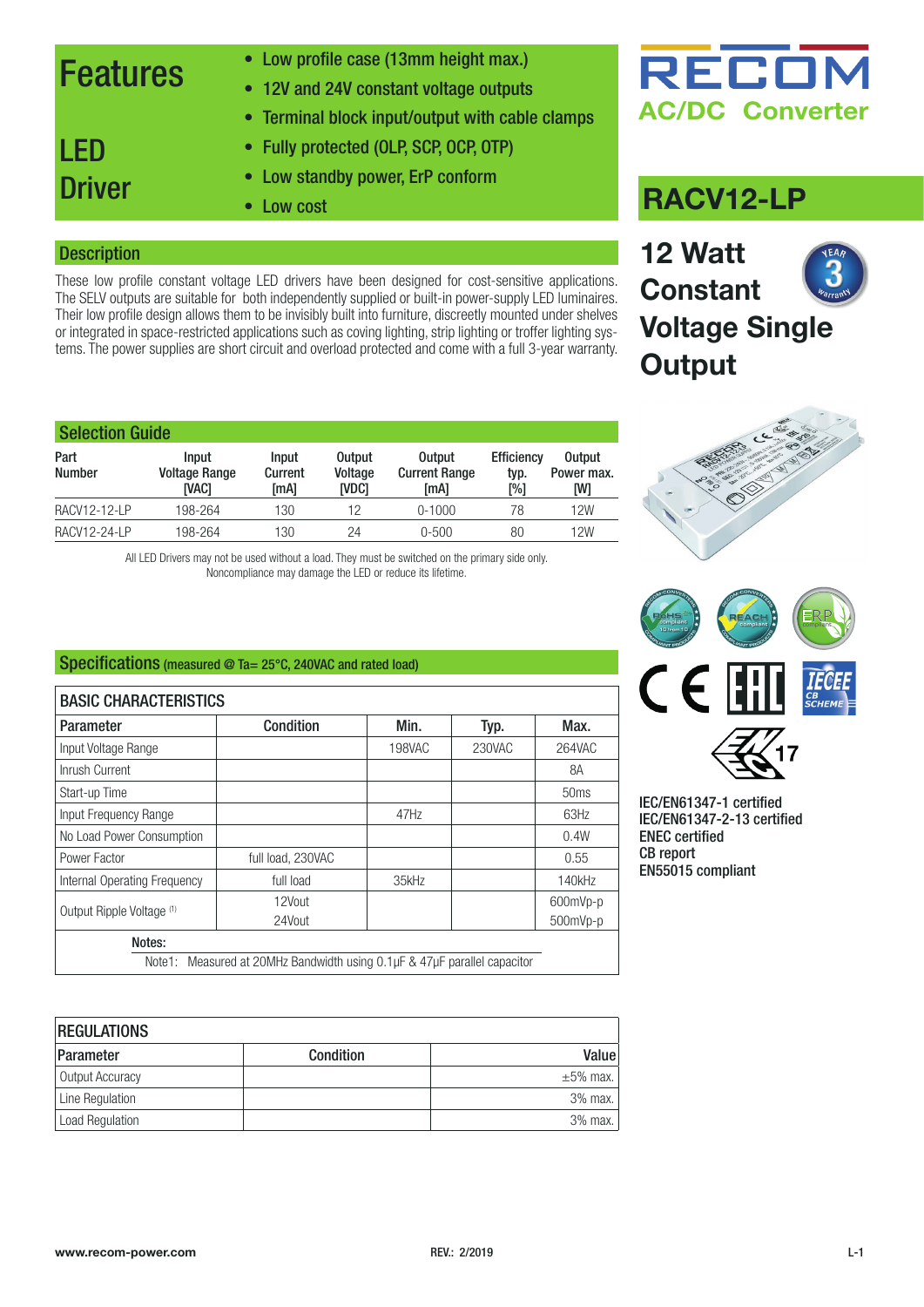## RECOM **AC/DC Converter**

## **RACV12-LP Series**

### Specifications (measured @ Ta= 25°C, 240VAC and rated load)

| <b>PROTECTION</b>                             |                              |                                                |
|-----------------------------------------------|------------------------------|------------------------------------------------|
| Parameter                                     | <b>Condition</b>             | Value                                          |
| Input Fuse                                    | external fuse is recommended | T <sub>1</sub> A                               |
| Open Circuit Protection (OCP)                 |                              | auto recovery after fault condition is removed |
| Over Load Protection (OLP)                    |                              | auto recovery after fault condition is removed |
| Over Voltage Protection (OVP)                 |                              | auto recovery after fault condition is removed |
| Over Temperature Protection (OTP)             | 110°C Tcase                  | auto recovery after fault condition is removed |
| <b>Isolation Voltage</b>                      | $I/P$ to $O/P$               | 3.75kVAC / 1 minute                            |
| Maximum loading of automatic circuit breakers |                              |                                                |

| * @ 230VAC, 10hm, 90° phase angle and max. load |  |  |  |  |
|-------------------------------------------------|--|--|--|--|
|-------------------------------------------------|--|--|--|--|

| <b>Circuit Breaker</b> | <b>Circuit Breaker Current</b> |     |     |     |
|------------------------|--------------------------------|-----|-----|-----|
| Typ                    | 10A                            | 16A | 20A | 25A |
|                        |                                | 28  | 35  | 44  |
|                        | 37                             | 59  | 7Δ  | Q2  |

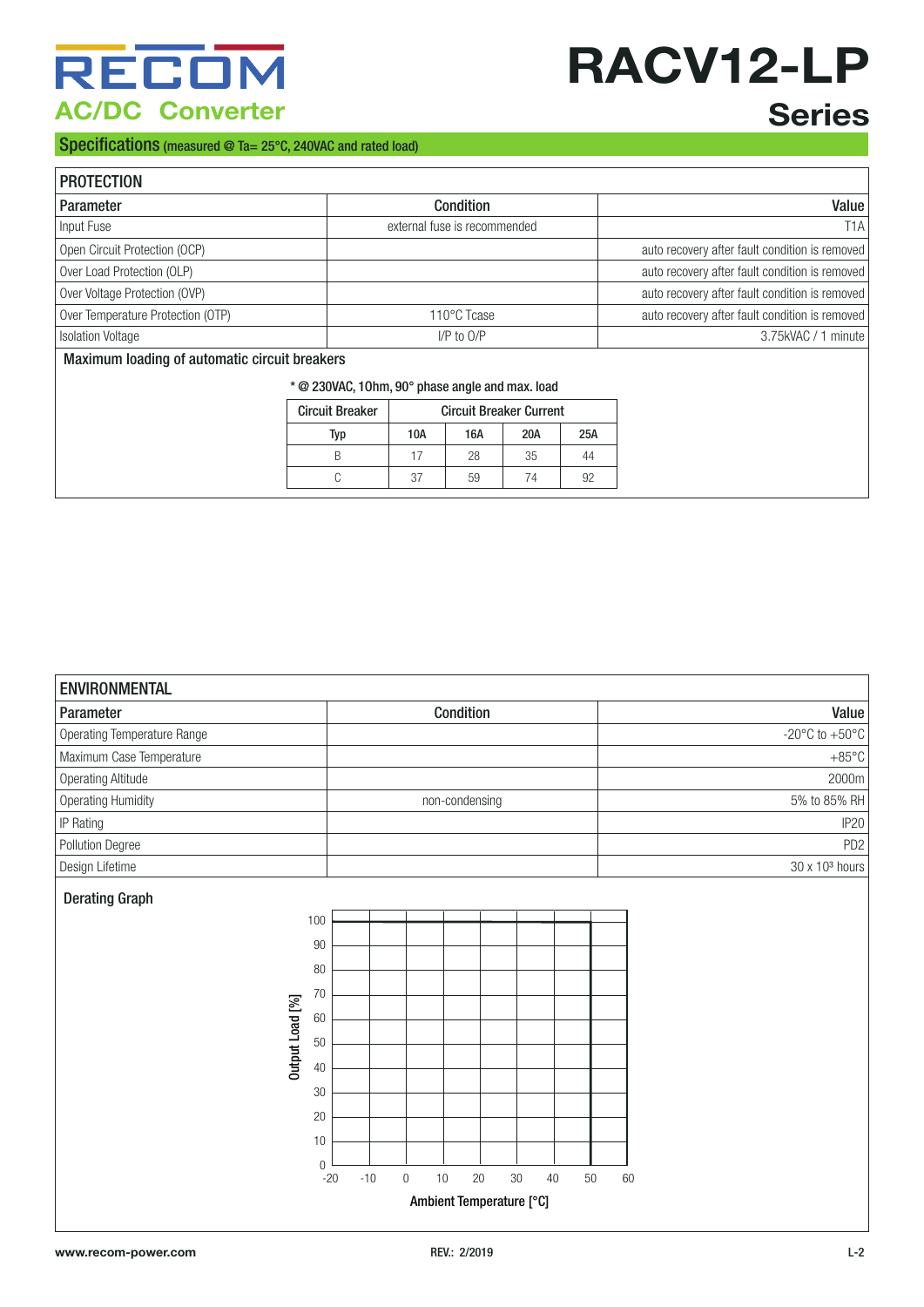# **RACV12-LP**

#### Specifications (measured @ Ta= 25°C, 240VAC and rated load)

## **Series**

| SAFETY AND CERTIFICATIONS |
|---------------------------|
|                           |

| Certificate Type (Safety)                                                                                                           | <b>Report Number</b>                          | <b>Standard</b>                         |
|-------------------------------------------------------------------------------------------------------------------------------------|-----------------------------------------------|-----------------------------------------|
| Lamp controlgear Part 1: General and safety requirements (CB Scheme)                                                                |                                               | IEC61347-1:2015+A1:2017, 3rd Edition    |
| Lamp controlgear Part 2-13: Particular requirements for d.c. or a.c. supplied electronic<br>controlgear for LED modules (CB Scheme) | 371338                                        | IEC61347-2-13:2014+A1:2016, 2nd Edition |
| Lamp controlgear Part 1: General and safety requirements (LVD)                                                                      |                                               | EN61347-1:2015                          |
| Lamp controlgear Part 2-13: Particular requirements for d.c. or a.c. supplied electronic<br>controlgear for LED modules (LVD)       |                                               | EN61347-2-13:2014 + A1:2017             |
| Lamp controlgear Part 1: General and safety requirements                                                                            |                                               | EN61347-1:2008 + A2:2013                |
| Lamp controlgear Part 2-13: Particular requirements for d.c. or a.c. supplied electronic<br>controlgear for LED modules             | 371338                                        | EN61347-2-13:2014                       |
| DC or AC supplied electronic control gear for LED modules Performance requirements                                                  | 371338                                        | IEC62384:2006 1st Edition + A1:2009     |
| DC or AC supplied electronic control gear for LED modules Performance requirements                                                  |                                               | $EN62384:2006 + A1:2009$                |
| EAC                                                                                                                                 | RU-AT.49.09571                                | TP TC 004/2011                          |
| RoHS <sub>2</sub>                                                                                                                   |                                               | RoHS 2011/65/EU + AM2015/863            |
|                                                                                                                                     |                                               |                                         |
| <b>EMC Compliance</b>                                                                                                               | Condition                                     | <b>Standard / Criterion</b>             |
| Limits and methods of measurement of radio disturbance characteristics of electrical                                                |                                               | $EN55015:2013 + A1:2015$                |
| lighting and similar equipment                                                                                                      | 371338                                        |                                         |
| Equipment for general lighting purposes - EMC immunity requirements                                                                 |                                               | EN61547:2009                            |
| Assessment of lighting equipment related to human exposure to electromagnetic fields                                                |                                               | EN62493:2015                            |
| ESD Electrostatic discharge immunity test                                                                                           | ±8kV Air Discharge,<br>±4kV Contact Discharge | EN61000-4-2:2009, Criteria A            |
| Radiated, radio-frequency, electromagnetic field immunity test                                                                      | 3V/m                                          | EN61000-4-3:2006 + A2:2010, Criteria A  |
| <b>Fast Transient and Burst Immunity</b>                                                                                            | $\pm$ 0.5kV (DC Output)<br>$±1$ kV (AC Input) | EN61000-4-4:2012, Criteria A            |
| Surge Immunity                                                                                                                      | $\pm$ 0.5kV (AC Input)                        | EN61000-4-5:2014 + A1:2017, Criteria A  |
| Immunity to conducted disturbances, induced by radio-frequency fields                                                               | AC Power Port 3V                              | EN61000-4-6:2014, Criteria A            |
| Voltage Dips and Interruptions                                                                                                      | Voltage Dips > 95%                            | EN61000-4-11:2004 + A1:2017, Criteria B |
| Voltage Dips and Interruptions                                                                                                      | Voltage Dips 30%                              | EN61000-4-11:2004 + A1:2017, Criteria B |
| Limits of Harmonic Current Emissions                                                                                                |                                               | EN61000-3-2:2014, Class C               |
| Limits of Voltage Fluctuations & Flicker                                                                                            |                                               | EN61000-3-3:2013, Clause 5              |

| DIMENSION and PHYSICAL CHARACTERISTICS |      |                       |  |  |
|----------------------------------------|------|-----------------------|--|--|
| Parameter                              | Type | Value                 |  |  |
| Material                               | case | plastic (UL94V-2)     |  |  |
| Dimension (LxWxH)                      |      | 128.0 x 50.0 x 13.0mm |  |  |
| Weight                                 |      | 70g                   |  |  |
|                                        |      |                       |  |  |